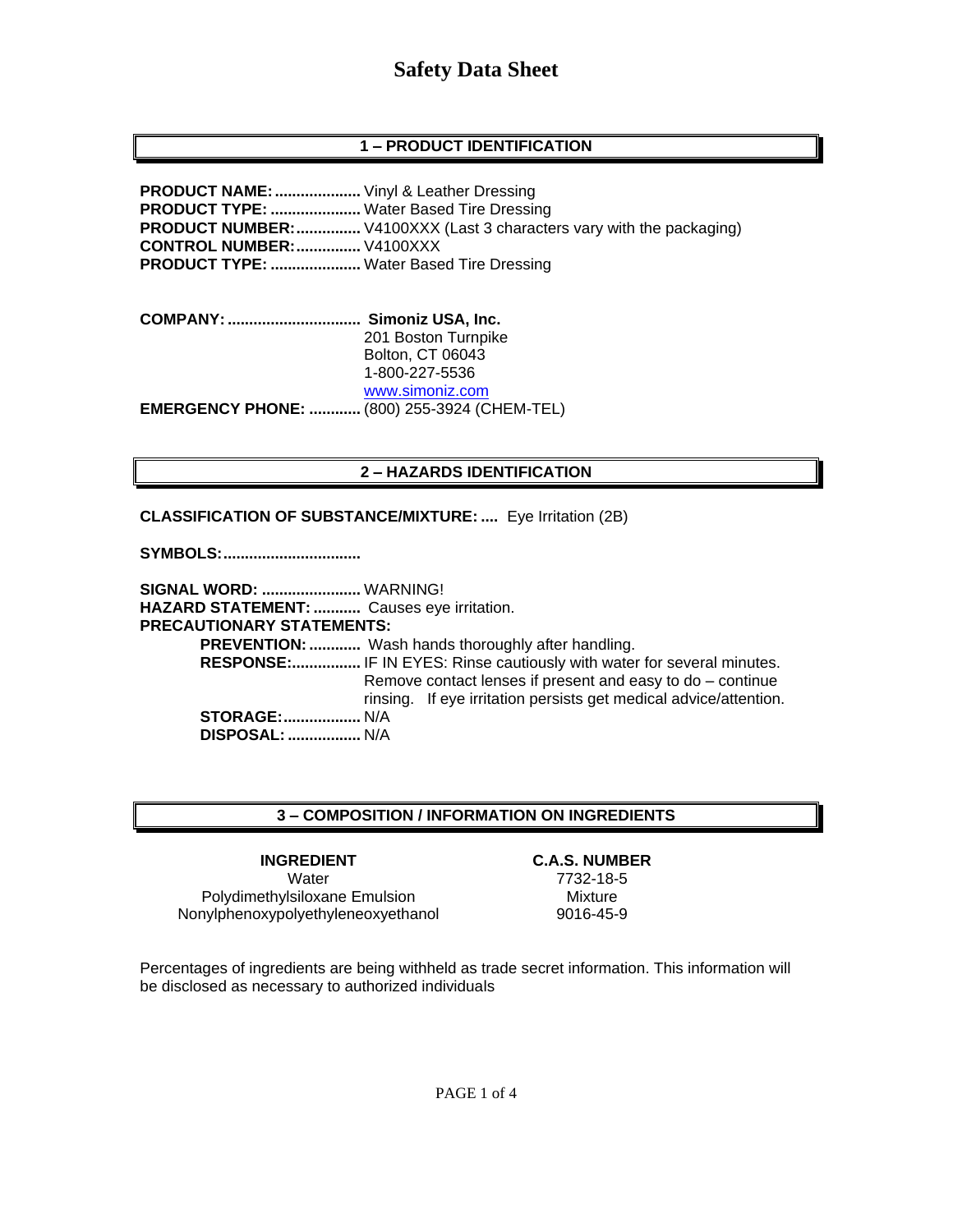# **Safety Data Sheet**

# **4 – FIRST-AID MEASURES**

|                        | <b>BREATHING (INHALATION):  If victim shows signs of discomfort or irritation, remove to fresh</b><br>air. If symptoms persist, get immediate medical attention. |
|------------------------|------------------------------------------------------------------------------------------------------------------------------------------------------------------|
|                        | <b>SWALLOWING (INGESTION):.</b> DO NOT INDUCE VOMITING! Drink a large quantity of water or                                                                       |
|                        | milk. Do not attempt to give liquids to an unconscious person.                                                                                                   |
|                        | Get immediate medical attention!                                                                                                                                 |
|                        | Ingestion. Not likely to be inhaled in dangerous amounts.                                                                                                        |
| <b>SKIN (DERMAL): </b> | Flush from skin and clothing with large amounts of fresh water. If                                                                                               |
|                        | irritation persists, consult physician. Wash contaminated clothing<br>before wearing.                                                                            |

### **5 – FIRE-FIGHTING MEASURES**

**FLASHPOINT: ..........................** This product is non-flammable. **EXTINGUISHING MEDIA: ........** This product is non-flammable. Use extinguishing media suitable for materials already burning. **SPECIAL FIRE FIGHTING PROCEDURES:.............**Firefighters working in areas where this product is present should be equipped with an approved, fully enclosed SCBA. **UNUSUAL FIRE AND EXPLOSION HAZARDS:.....**None known.

# **6 – ACCIDENTAL RELEASE MEASURES**

| <b>SPILL PROCEDURES:</b> Dike to prevent spillage into streams or sewer systems. Consult |
|------------------------------------------------------------------------------------------|
| local, state and federal authorities.                                                    |
| <b>WASTE DISPOSAL: </b> As recommended by local, state and federal authorities.          |

### **7 – HANDLING and STORAGE**

| freezing.                              |
|----------------------------------------|
|                                        |
| contact. Spilled material is slippery. |

### **8 – EXPOSURE CONTROLS / PERSONAL PROTECTION**

| RESPIRATORY PROTECTION:Not usually needed. Vapors not normally                            |
|-------------------------------------------------------------------------------------------|
| harmful.                                                                                  |
| <b>PROTECTIVE CLOTHING:</b> Special protection not usually needed. Wear eye protection if |
| product is likely to splash.                                                              |
| <b>ADDITIONAL MEASURES:</b> Do not place this product in an unmarked container. Avoid eye |
| contact. Spilled material is slippery.                                                    |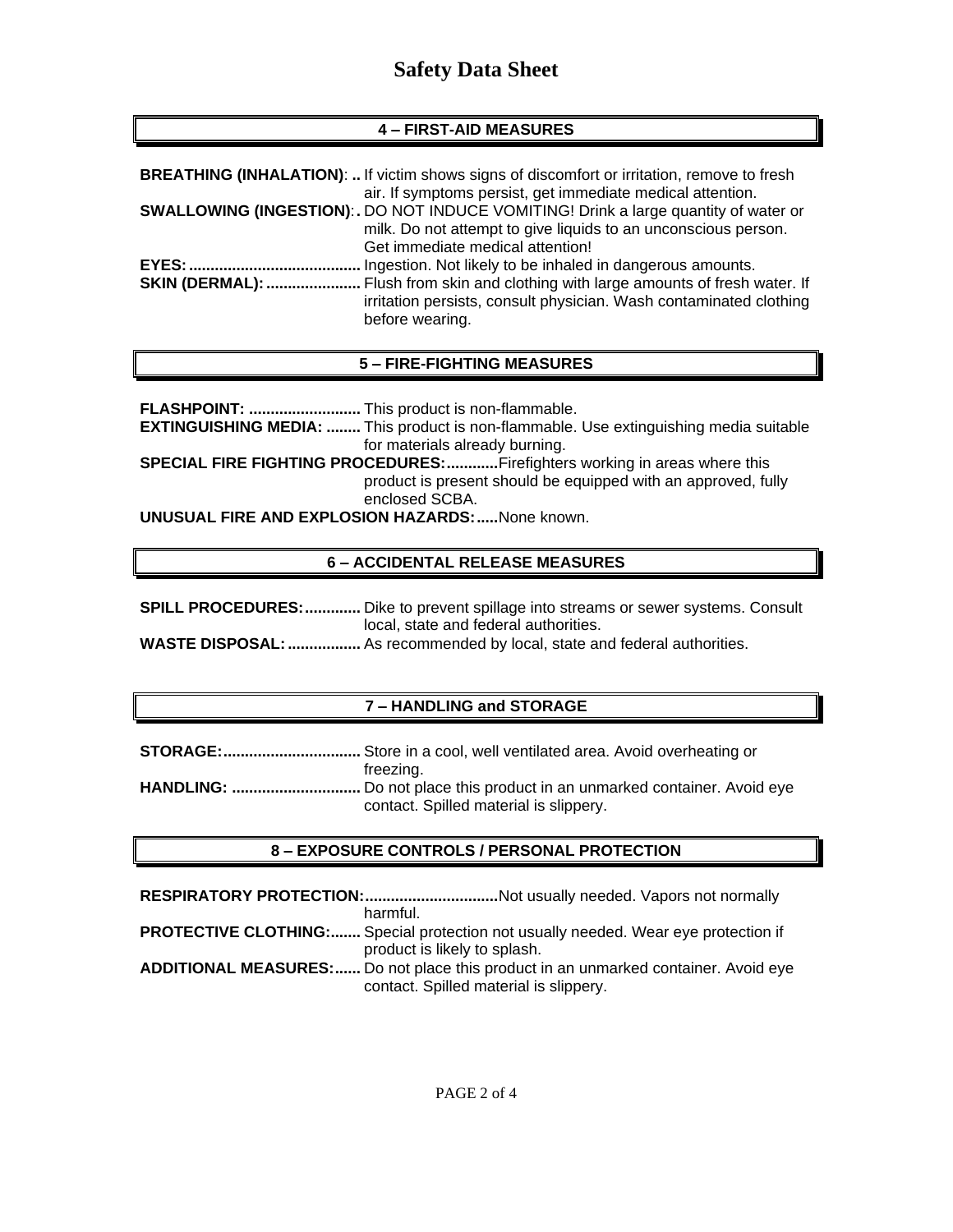# **Safety Data Sheet**

## **INGREDIENT C.A.S. NUMBER PEL**

Water 7732-18-5 No limits established Polydimethylsiloxane Emulsion Mixture No limits established Nonylphenoxypolyethyleneoxyethanol 9016-45-9 No limits established

### **9 – PHYSICAL / CHEMICAL PROPERITES**

**APPEARANCE & ODOR:.........** White opaque liquid, leather scented. **ODOR THRESHOLD: ...............** N/A **pH:.............................................** 5.0-6.0 **MELTING POINT: .....................** 210 degrees F. **FREEZING POINT: ...................** N/A **BOILING POINT: ......................** 210 degrees F. **BOILING POINT RANGE: ........** N/A **FLASHPOINT: ..........................** This product is non-flammable. **EVAPORATION RATE: ............** N/A **FLAMMABILITY (solid/gas): ...** N/A **EXPLOSION LIMITS:................** N/A **VAPOR PRESSURE:................** N/A **VAPOR DENSITY (AIR=1): ......** Greater than 1. **SPECIFIC GRAVITY:................** 1.00 **SOLUBILITY IN WATER: .........** Completely soluble. **PARTITION COEFFICIENT:.....** N/A **AUTO-IGNITION TEMPERATURE: .........................**N/A **DECOMPOSITION TEMPERATURE: ......................**N/A **VISCOSITY: ..............................** Water thin

### **10 – STABILITY and REACTIVITY**

**STABILITY:...............................** Stable under normal conditions. **HAZARDOUS DECOMP.:.........** This product not known to polymerize. **INCOMPATIBILITY:..................** Do not mix with other chemicals.

### **11 – TOXICOLOGICAL INFORMATION**

**ROUTE(S) OF ENTRY:.............** Ingestion. Not likely to be inhaled in dangerous amounts. **LISTED CARCINOGEN:...........** None over 0.1%. **MEDICAL CONDITION AGGRAVATED:.................**May aggravate pre-existing dermatitis. **INHALATION: ...........................** Not likely to be inhaled in hazardous amounts. Maintain adequate ventilation in the work area. **INGESTION:..............................** This material can cause irritation to the stomach and esophagus if ingested. **EYES:........................................** May cause eye irritation. **SKIN (DERMAL): .......................** Not likely to irritate. Prolonged exposure to undiluted product may cause irritation. **ACUTE TOXICITY\* (ORAL):…….............................**>2000 mg/kg

PAGE 3 of 4